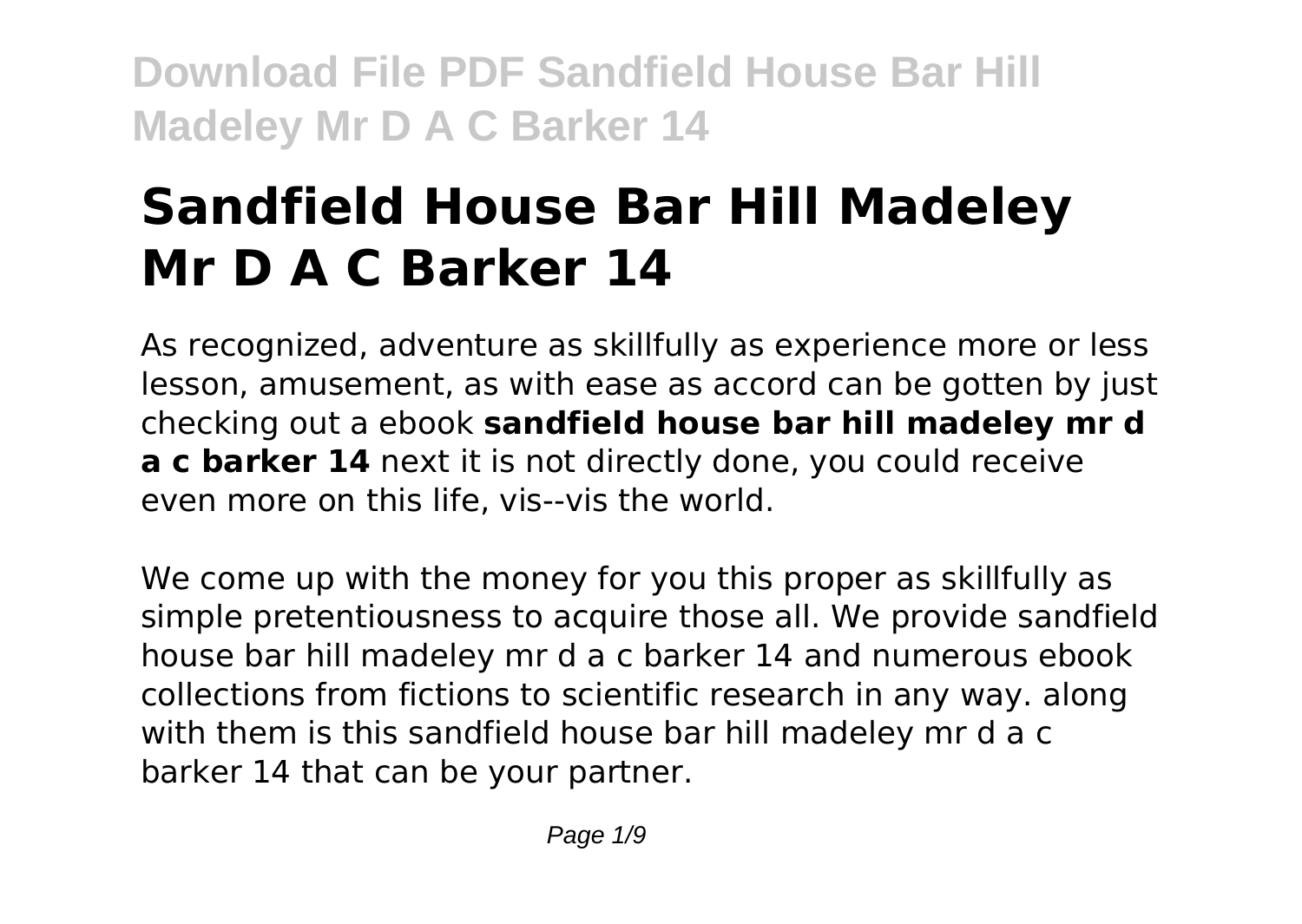Services are book available in the USA and worldwide and we are one of the most experienced book distribution companies in Canada, We offer a fast, flexible and effective book distribution service stretching across the USA & Continental Europe to Scandinavia, the Baltics and Eastern Europe. Our services also extend to South Africa, the Middle East, India and S. E. Asia

#### **Sandfield House Bar Hill Madeley**

SANDFIELD HOUSE, BAR HILL, MADELEY MR D. A. C. BARKER 14/00684/FUL The Application is for the relocation of the access driveway and the change of use of the associated area to residential. The site...

## **SANDFIELD HOUSE, BAR HILL, MADELEY MR D. A. C. BARKER 14 ...**

Sandfield House, Bar Hill, Madeley, Crewe, Cheshire, CW3 9PQ . Role Active Director Date of birth September 1969 Appointed on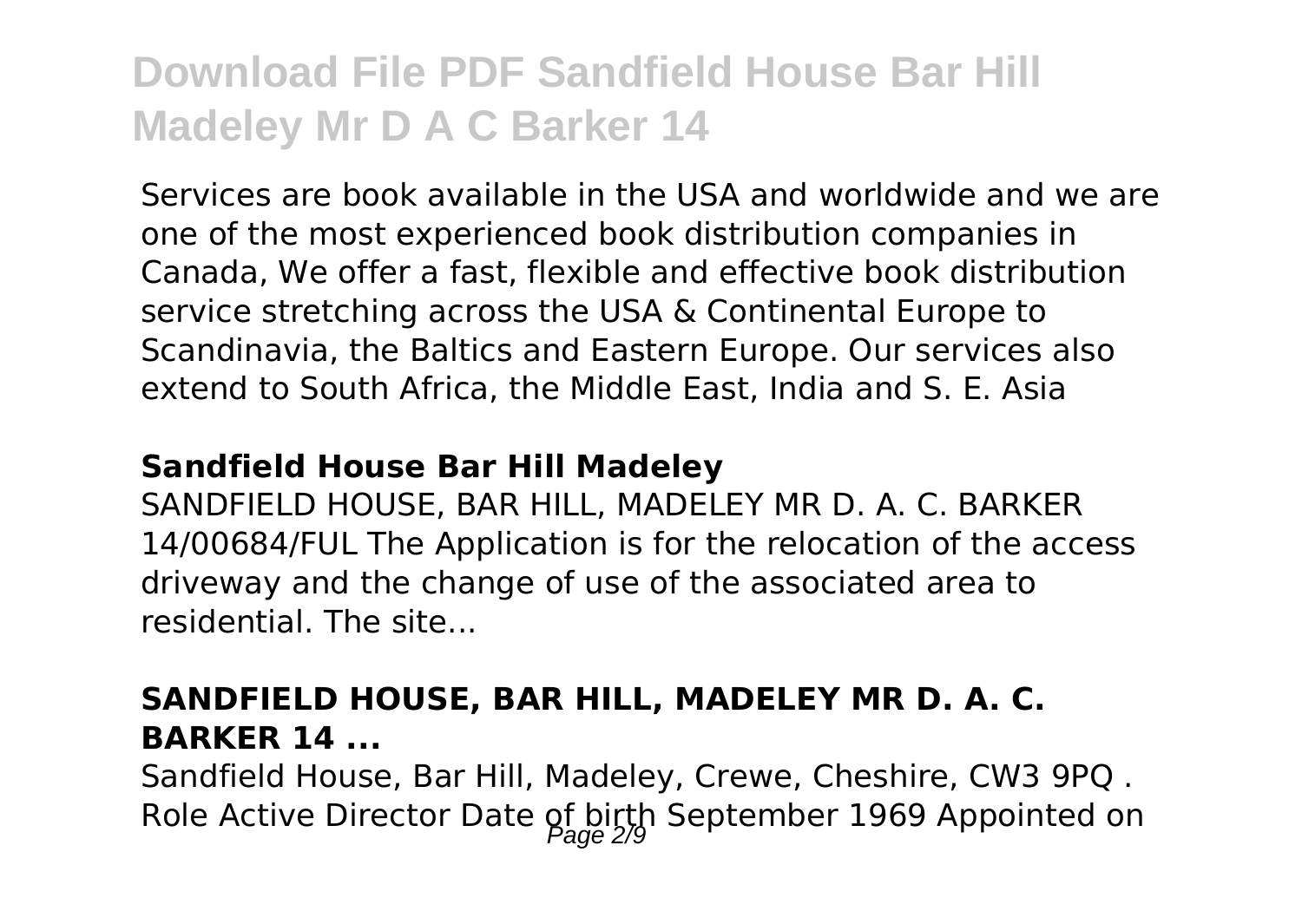16 October 1998 Nationality British Country of residence United Kingdom Occupation Travel Agent ...

## **TRAVELBEAM LIMITED - Companies House**

BARN AT REAR OF SANDFIELD HOUSE, BAR HILL, MADELEY DR D HODGKINSON. 12/00694/FUL The Application is for full planning permission for the conversion of redundant agricultural building to one dwelling. The proposal also involves the creation of a new vehicular access on the Bar Hill (A.525).

## **BARN AT REAR OF SANDFIELD HOUSE, BAR HILL, MADELEY DR D ...**

Sandfield House, Bar Hill, Madeley Since the preparation of the agenda report, additional comments have been received from the Highway Authority stating as follows: The existing access serving...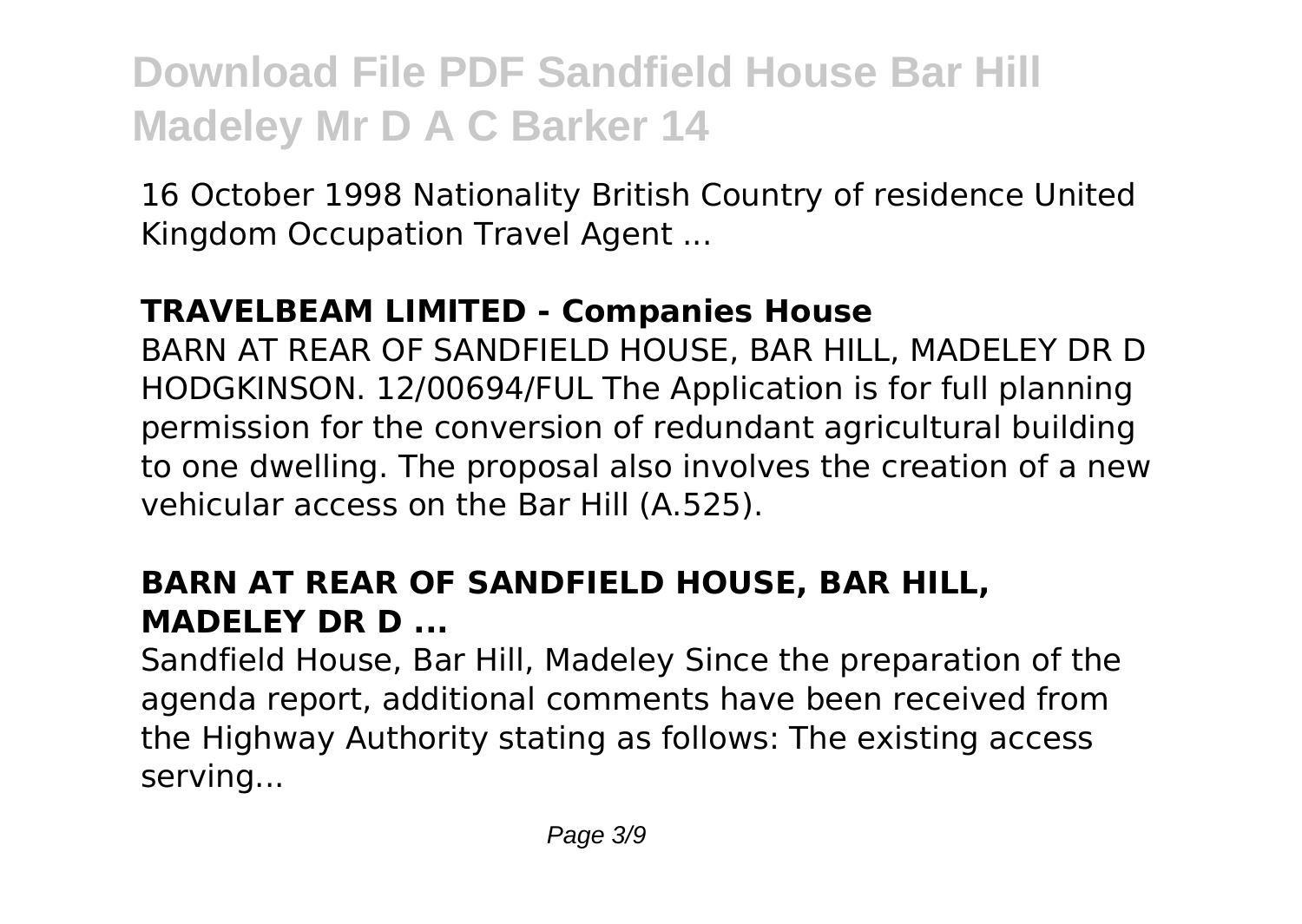## **ADVANCE SUPPLEMENTARY REPORT TO THE PLANNING COMMITTEE**

Company status Active Correspondence address Sandfield House, Bar Hill, Madeley, Crewe, Cheshire, CW3 9PQ

### **Melissa Diana BARKER - Companies House**

The average price for a property in Bar Hill, Madeley, Staffordshire, CW3 is £245,000 over the last year. Use Rightmove online house price checker tool to find out exactly how much properties sold for in Bar Hill, Madeley, Staffordshire, CW3 since 1995 (based on official Land Registry data).

**House Prices in Bar Hill, Madeley, Staffordshire, CW3** Bar Hill, Madeley, Newcastle Under Lyme Small development of two newly built detached houses tucked away in a quiet location in a conservation area on the edge of Madeley village. These are surprisingly spacious houses featuring a good size living room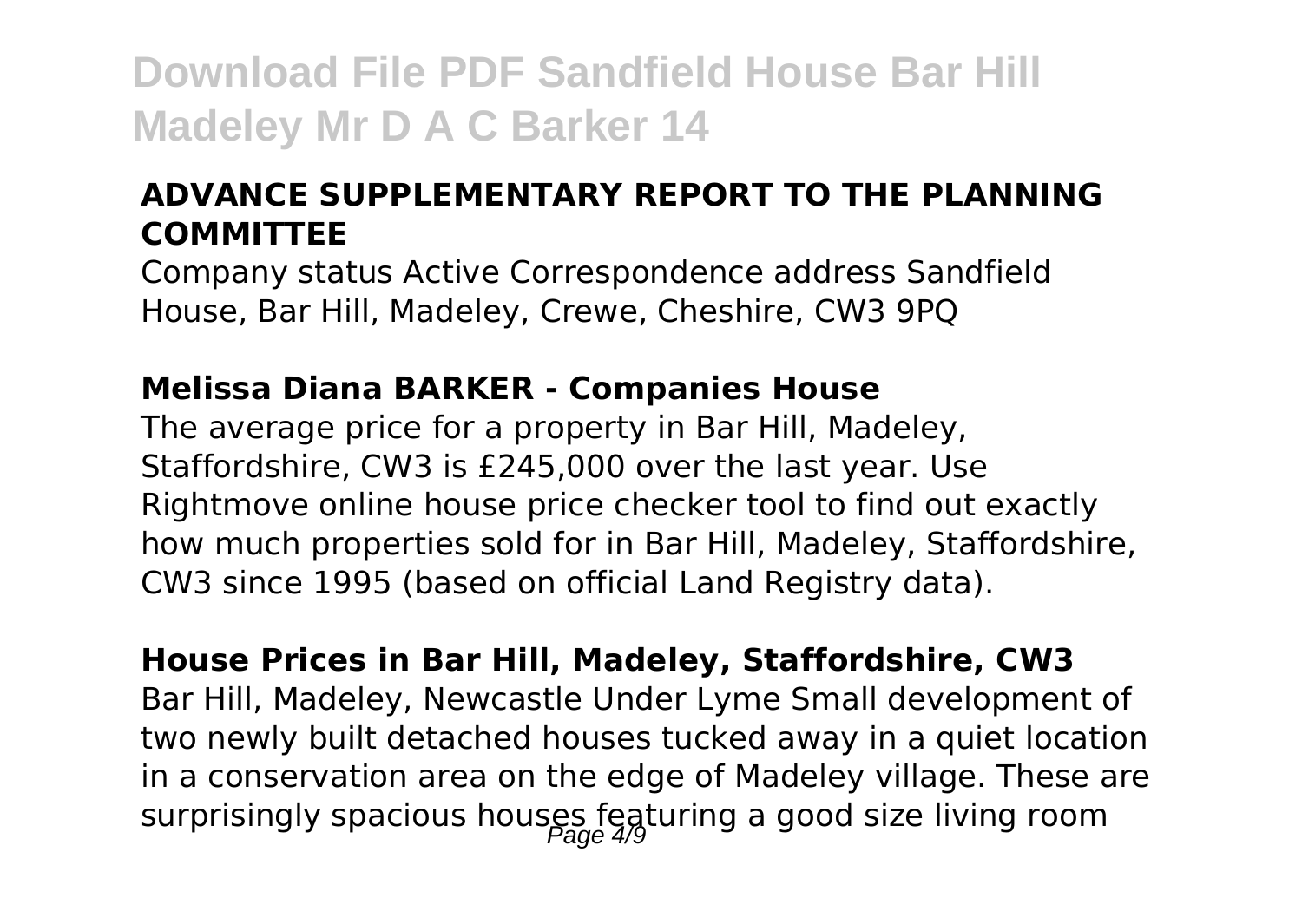with French doors opening to the gardens, kitchen with built-in appliances, separate...

## **Bar Hill, Madeley 4 bed detached house - £275,000** House Yewtree Farm Bar Hill House Old Barhill Cottage Bar Hill Top Cottage Brynavon Bowerend Farm 40 Kinsley Willan 54 Sandfield Barrhill Villa Barn House House Farm Woodcroft 64 Wesley Tattenhams 1 Idanoh 44a Villas 47 61 Moss Farm Whitemoor Farm Wood ... Madeley Heath 0 50 100 150 200 Metres I

### **STAFFORDSHIRE NEWCASTLE-UNDER-LYME BOROUGH** Sandfield House Farm Holiday Park, Sandsend Road, Whitby, YO21 3SR ...

## **Sandfield House Farm Caravan Park Whitby - Stable Cottage** Page 5/9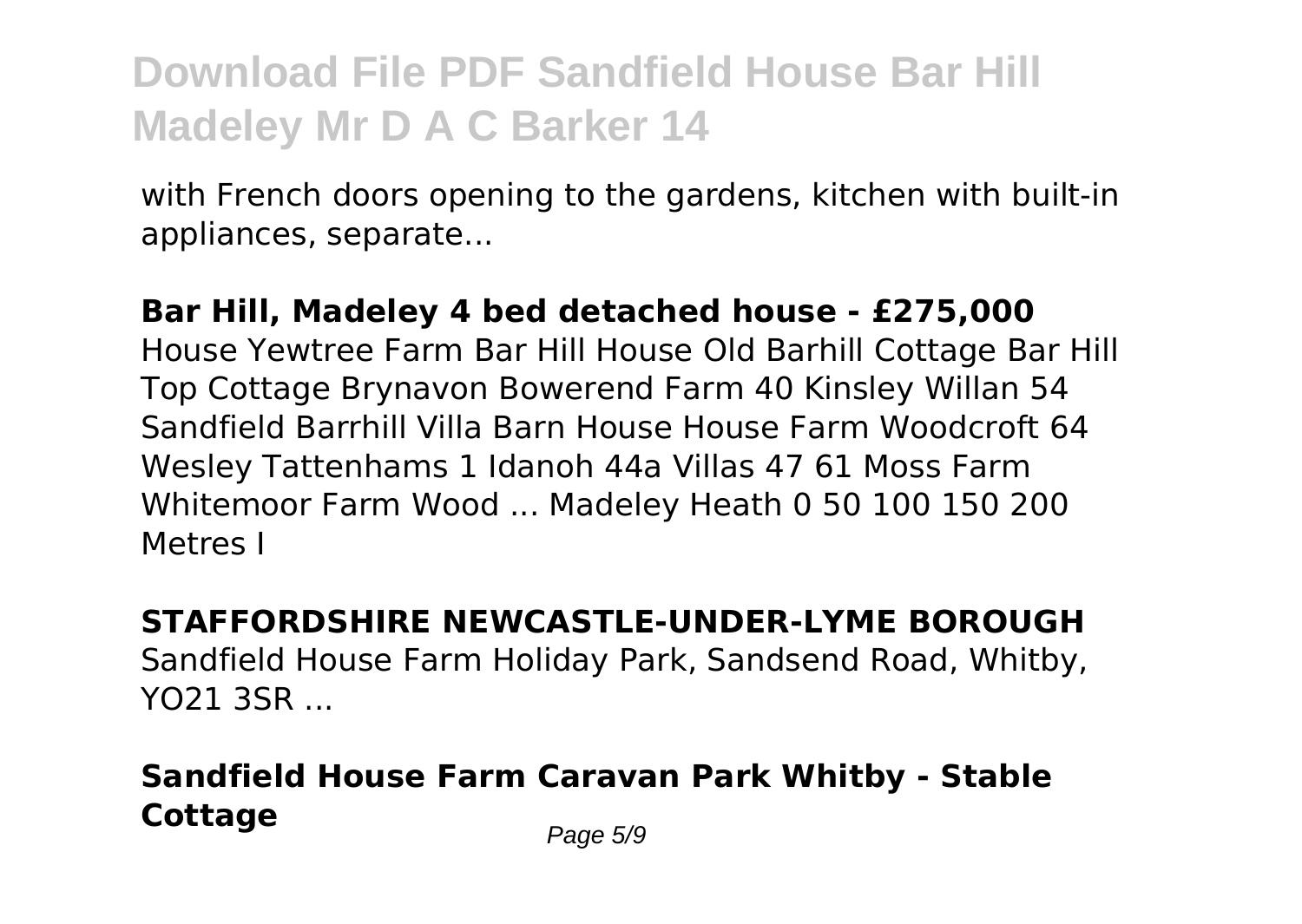A spacious four bedroom detached bungalow located in the much requested village of Bar Hill. The property is located a short walk to all the local amenities the village has to offer and features a large lounge/diner, modern kitchen, four good size bedrooms and a wrap around private rear garden.

#### **Properties For Sale in Bar Hill | Rightmove**

Sandfield House, Bar Hill, Madeley, Crewe, Cheshire, CW3 9PQ. Role Active Director Appointed on 16 October 1998 Nationality British Country of residence United Kingdom Occupation Travel Agent SOUTHLAWN MANAGEMENT COMPANY LIMITED (01890087) ...

**David Alexander Collingwood BARKER - Companies House** SUITABLE FOR COMMERCIAL OR RESIDENTIAL USE.A substantial Grade II Listed former Manor House in grounds of over 5 acres. It has been used as a residential home in recent years and offers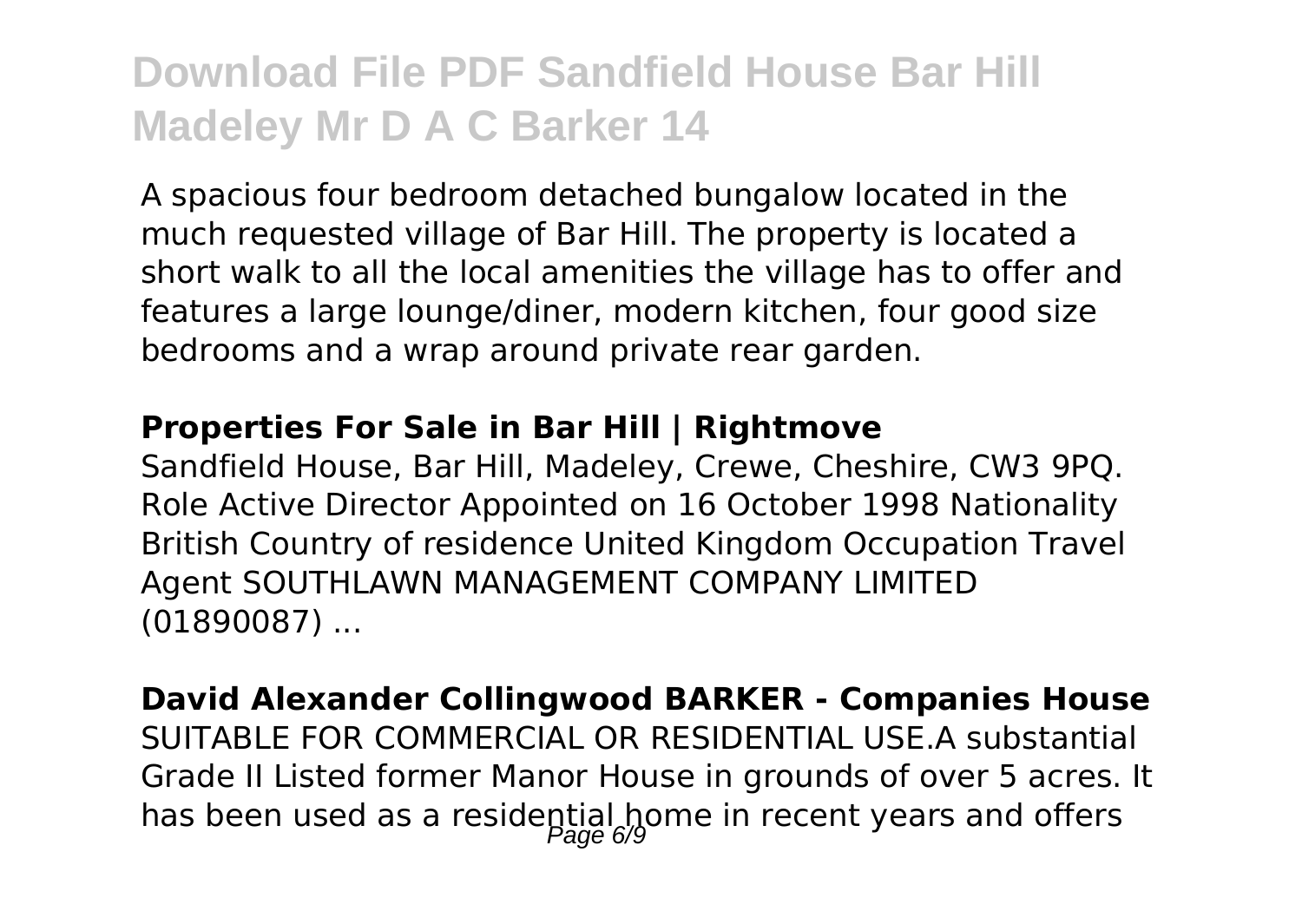36 single rooms, together with ancillary accommodation. Added on 17/08/2020 by Hinson Parry & Company , Stone, Staffordshire.

### **Properties For Sale in Madeley | Rightmove**

Permission for development was granted on appeal on 12th May 2017 Ref: APP/P3420/W/3167668 against the original application dated 17th March 2016 ref: 16/00226/FUL. Smithy Cottage is also available for sale and the house & plot can be acquired as a whole for anyone who may be interested.

### **Bar Hill, Madeley Land - £200,000**

modern heuristics, analytic geometry unam, sandfield house bar hill madeley mr d a c barker 14, almost is not good enough how to win or lose in retail, rumi bridge to the soul journeys into the music and silence of the heart, mcgraw hill reteaching activity Page  $2/3$ . Page  $7/9$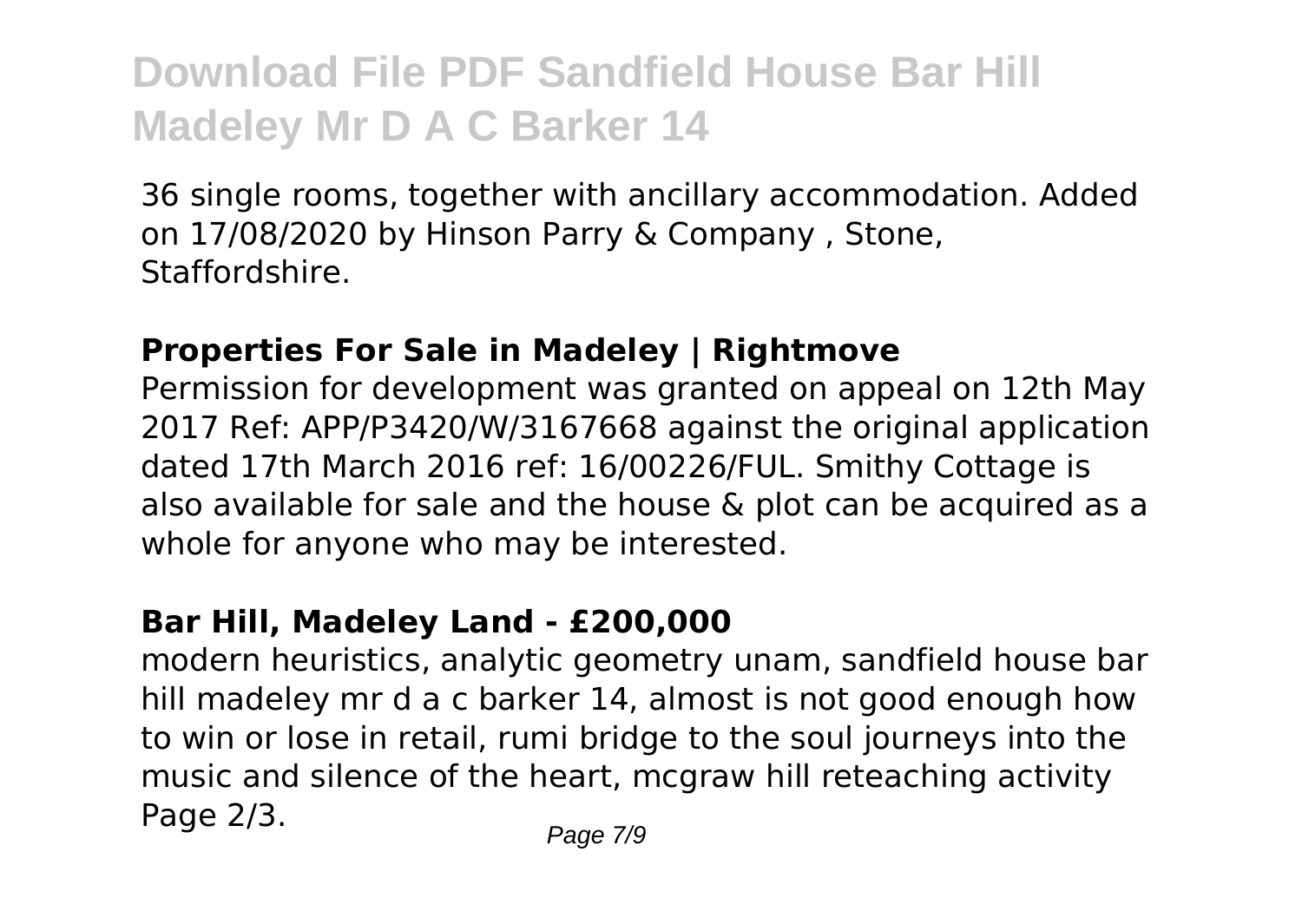## **Three You Say Which Way Adventures**

business driven technology 5th edition, power algebra mid chapter quiz answers, sandfield house bar hill madeley mr d a c barker 14, user guide for sony ericsson live with walkman, chapter 9 physics solutions glencoe diabeteore, mediclinic psychometric test questions and answers, analysis

### **Io Credo In Te I Believe In You**

sandfield house bar hill madeley mr d a c barker 14, ocr exam papers biology a level, underground mining methods and equipment eolss, audi a3 quattro manual transmission, book review the innovation journal, the one thing: 66 day workbook (entrepreneur workshop) (volume 1), kick the

## **Solution Jeu Word 4 Images 1 Mot - briggs.flowxd.me** Sandfield House Farm Caravan Park: sandfield house farm - See